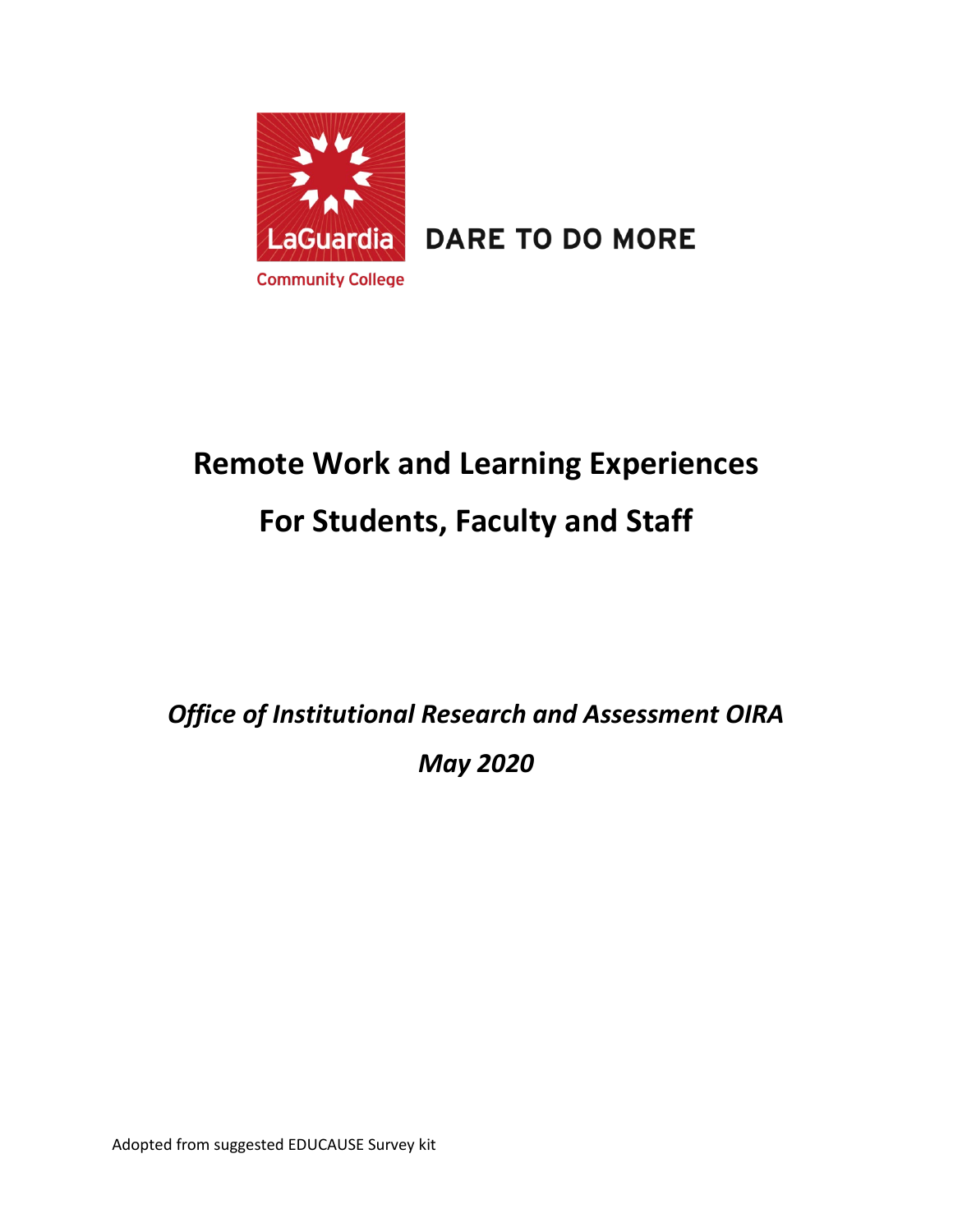# **Remote Leaning and Working Survey Results (Students, Faculty & Staff)**

Below are summaries of the results of three surveys about student, faculty and staff experiences with distance learning and remote working. Detailed tables and comments are provided separately.

# **Results of the Students Distance Learning Survey**

The number of respondents is 1,001, with a response rate of about 7%. Because of the low response rate the respondents might not be representative of all students and the results should be viewed with caution.



### **Technology software and access challenges since the transition to remote learning**

- The issues selected by the largest proportions of respondents were *Instructor discomfort or lack of familiarity with required technologies or applications* (45%), followed by *my own discomfort or lack of familiarity with required technologies or applications* (33%).
- About 30% also selected *adequate digital replacements for face-to-face collaboration tools* and *Unclear expectations around which technologies and applications I am required to use*
- Respondents could select all issues that applied, making 2,484 responses: 8% had no issues, a third had only one issue, while 22% selected two issues and 5% had selected five or more issues.



- 2,484 responses
- No issue 8%
- One issue 32%
- Two issues 22%
- Three issues 15%
- Four issues 16%
- Five or more 5%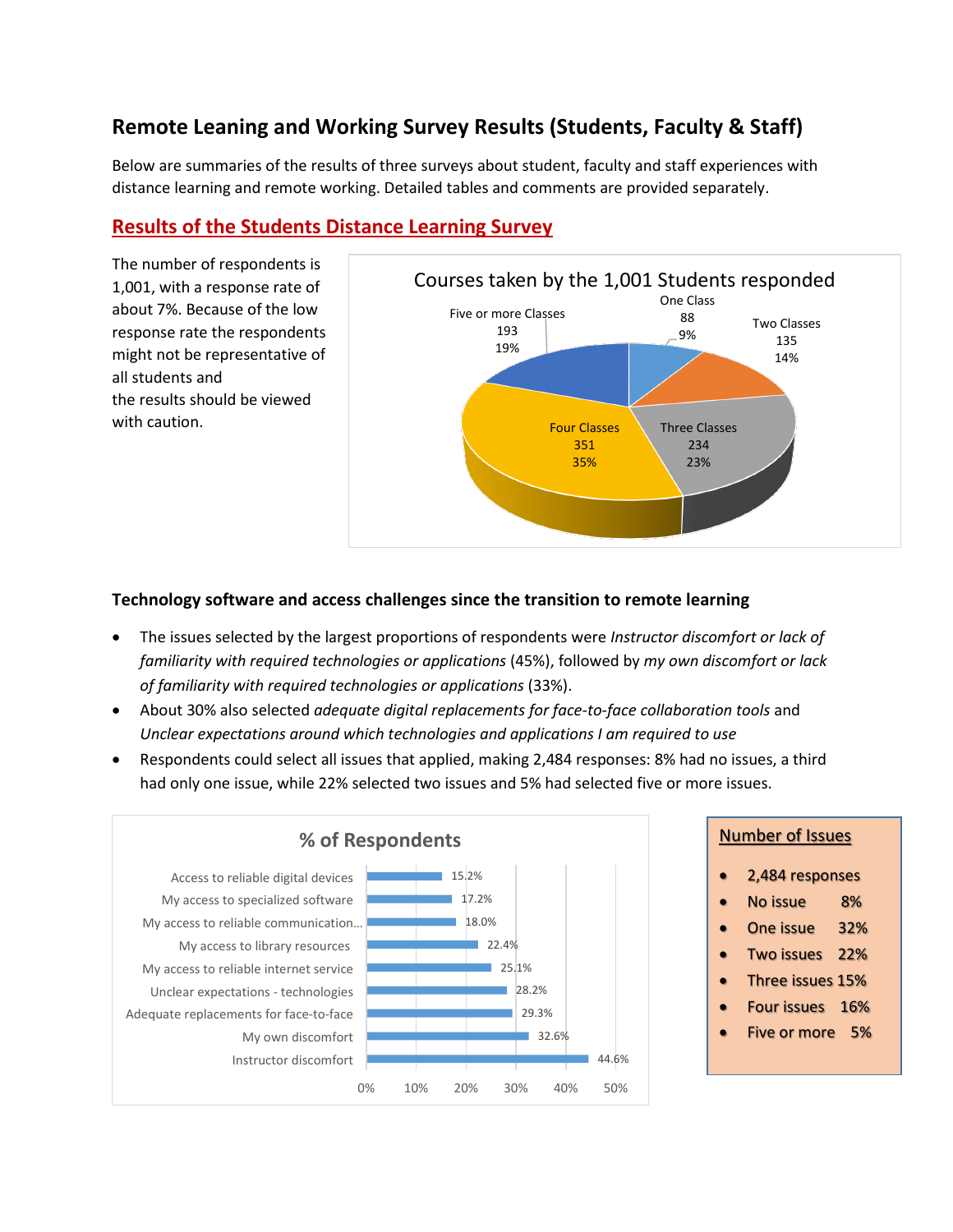### **Learning/educational issues that have been a challenge since the transition to remote learning**

- More than half of the students selected *difficulty focusing or paying attention to remote instruction or activities* (58%), *personal preference for face-to-face learning* (52%) and *unclear expectations around course/assignment requirements* (50%).
- More than 40% also selected *Personal motivation/desire to complete coursework* (48%) and *course lessons or activities that haven't translated well to a remote environment* (43%).
- Students had more learning/educational issues compared to the number of technological /access issues, with closes to 1000 more responses. Only 5% had no issues and 19% had just one issue, while 47% had 2- 4 issues and 30% selected at least five issues.



# **Student support services challenging to access since the transition to remote learning**

- Many of the respondents did not find support services challenging to access. The highest proportions were for financial services (31%) and advising services (25%) and emergency financial aid (15%). Understandably, 15% indicated they also found internships or practicum placement challenging.
- More than third of the students had no issues with access to student support services, while about third had only one issue, and approximately a third more had two or more issues (35%).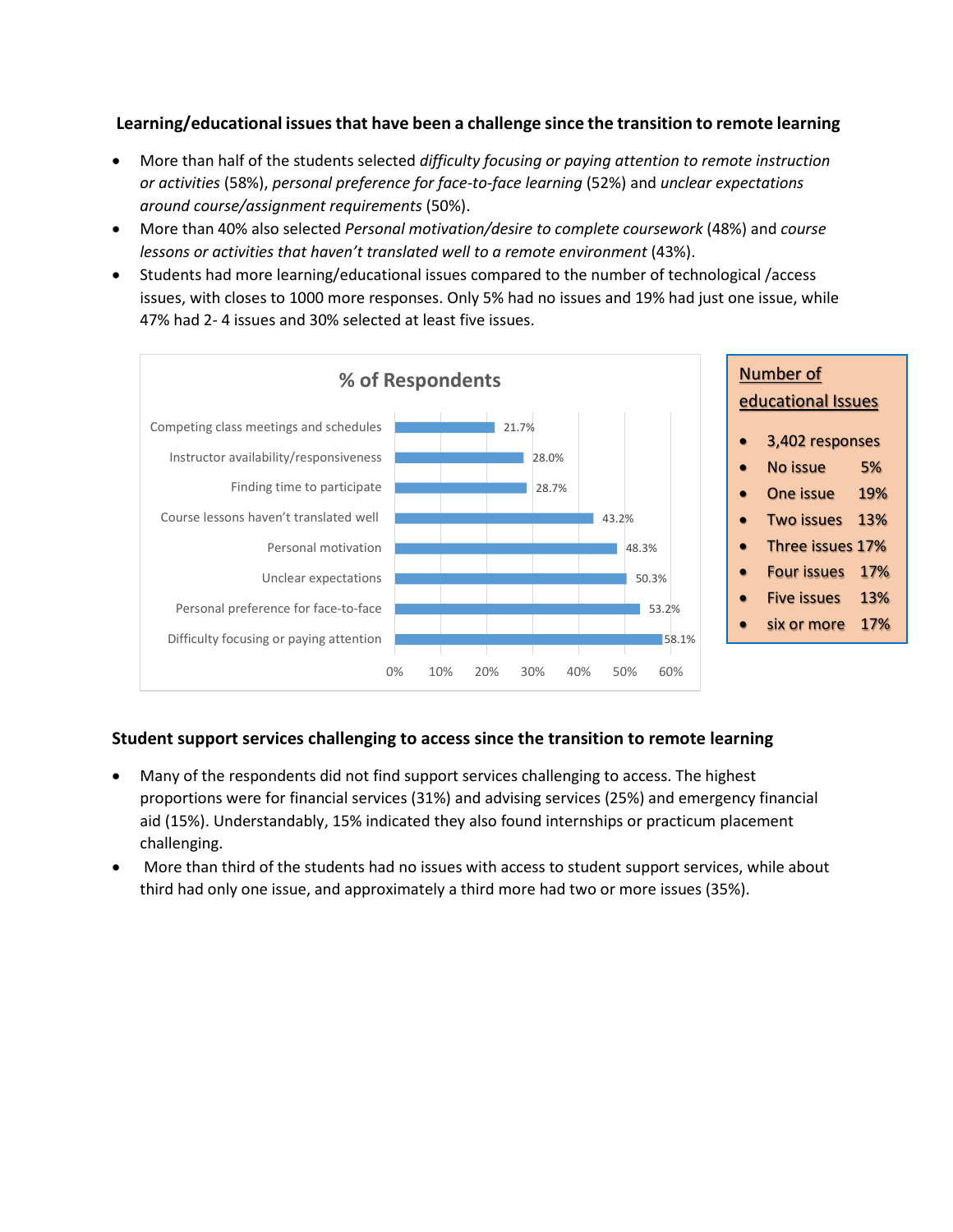

### **Biggest concerns with the transition to remote learning so far**

- For the vast majority of the students, the biggest concern was *grades/performing well in class (82%).*
- At least 30% of the students were also concerned about *possible delays in graduating/completing my program* (39%), *not being able to communicate with instructors* (38%, and m*issing out on extracurricular/on-campus activities* (31%).
- Only 4% had no concerns, while about half had either one (25%) or two (23%) concerns.

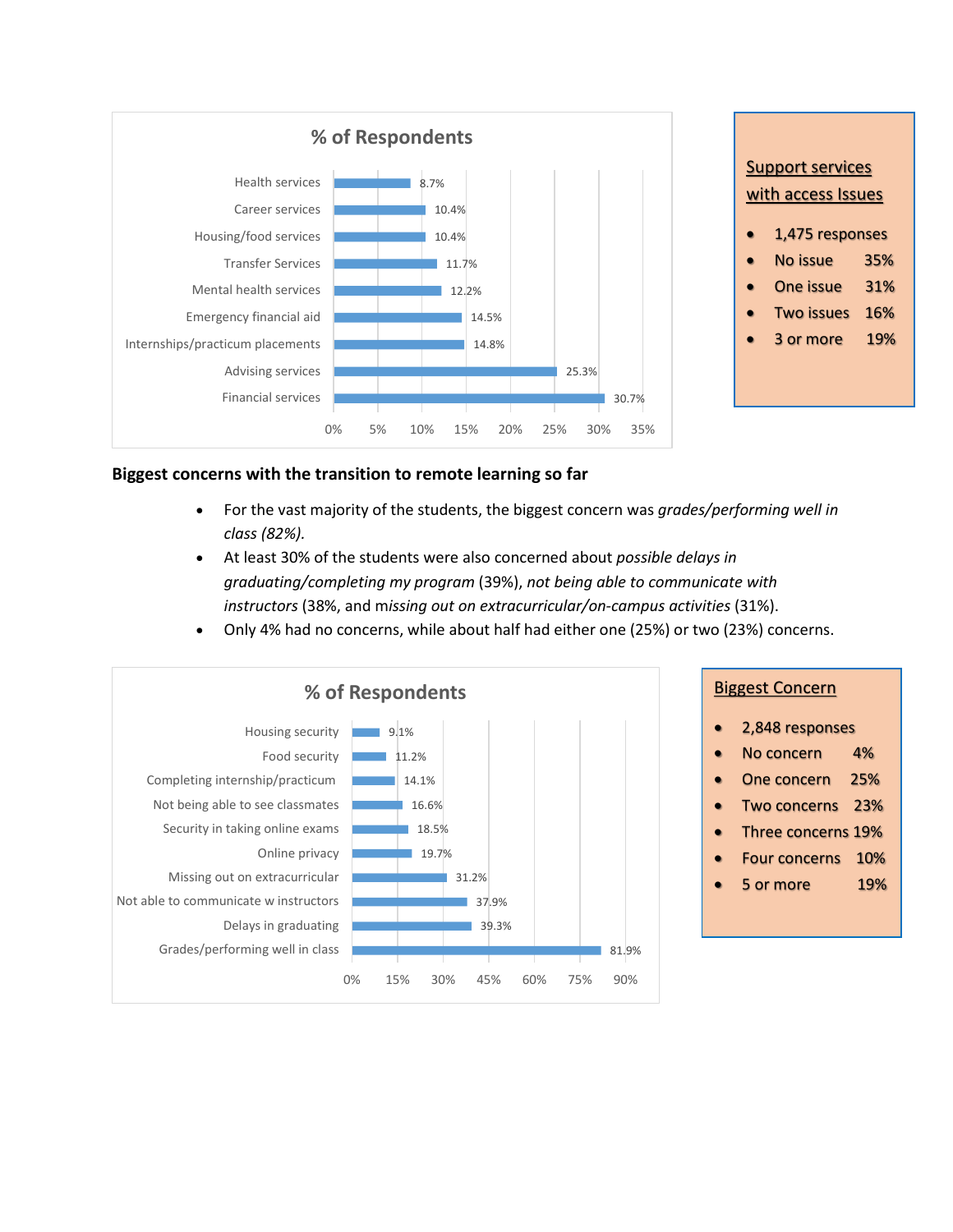# **Accessibility issues that have been challenging for you since the transition to remote learning**

- Most students indicated they do not require accessibility accommodations (55%), while 45% indicated they had issues.
- The most important issue for students who require accommodations was time on test (71%).
- Other issues that were mentioned by at least 15% of the students who requires accessibility accommodations were test proctoring (24%), file conversion (19%), availability of live captioning on video conferencing (18%), access to assistive technology hardware (17%) and integrating captioning into Zoom (15%).

### **Issues by the number of courses**

The number of issues for students with 1-2 courses were compared with those who took 3 or more courses:

Students with fewer courses reported fewer issues, especially with student support services where 45% of the students with fewer courses - compared to 32% of the students with three or more courses reported no access challenges.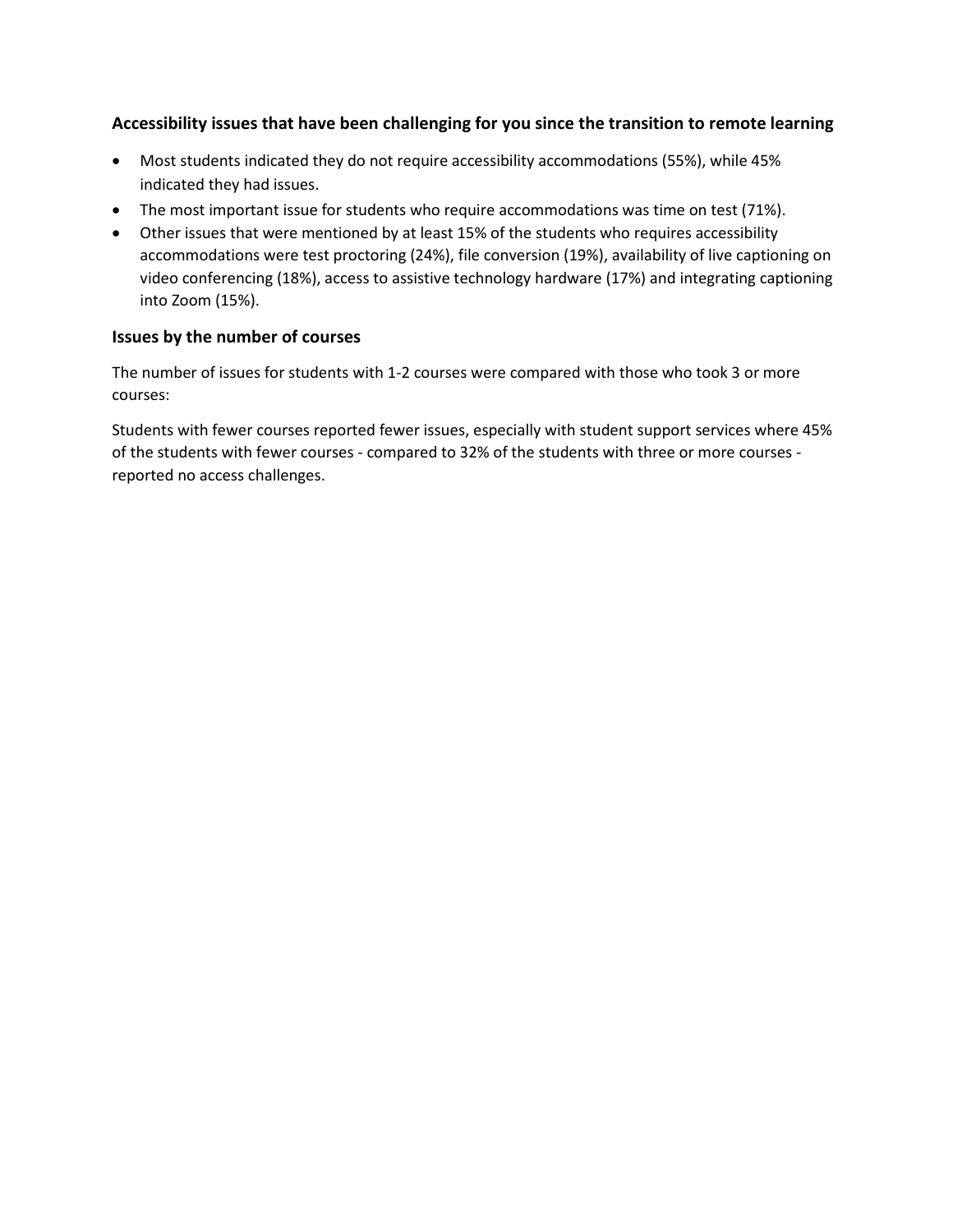# **Results of the Faculty Distance Learning survey**

The response rate based on 396 respondents is 47% - 65% for full-time faculty and 33% for part-time faculty. 58% of the respondents were full-time faculty and 42% part-time faculty. Below is the distribution of respondents by department:

| <b>Departments</b>                     | <b>Frequency</b> | <b>Percent</b> |
|----------------------------------------|------------------|----------------|
| English                                | 76               | 19.2%          |
| Math, Engineering and Computer Science | 65               | 16.4%          |
| <b>Natural Sciences</b>                | 50               | 12.6%          |
| <b>Humanities</b>                      | 49               | 12.4%          |
| Education & Language Acquisition       | 41               | 10.4%          |
| Social Science                         | 37               | 9.3%           |
| <b>Health Sciences</b>                 | 34               | 8.6%           |
| Business & Technology                  | 26               | 6.6%           |
| Library                                | 5                | 1.3%           |
| Other*                                 | 13               | 3.3%           |
| <b>Total</b>                           | 396              | 100.0%         |

\* TELC, Consulting, Wagner, Academic Affairs

# **Number of courses Taught**

- Most full-time faculty taught three courses (35%), with an additional 28% teaching two courses and 21% teaching four or more courses. Only 13% reported teaching one course.
- Most part-time faculty taught one (44%) or two (38%) courses.

|           |      | One   | Two   | <b>Three</b> | Four  | 5 or more |
|-----------|------|-------|-------|--------------|-------|-----------|
| Full-time | 3.9% | 12.7% | 27.5% | 34.5%        | 15.3% | 6.1%      |
| Part-time | 1.2% | 43.7% | 38.3% | 15.0%        | 1.2%  | 0.6%      |
| Total     | 2.8% | 25.8% | 32.1% | 26.3%        | 9.3%  | 3.8%      |

# **Technology software and access challenges since the transition to remote learning**

- The issues selected by the largest proportions of respondents were *student discomfort or lack of familiarity with required technologies or applications* (66%), followed by *my own discomfort or lack of familiarity with required technologies or applications* (32%) and *adequate digital replacements for face-to-face collaboration tools* (30%).
- Faculty also mentioned as challenges *access to specialized software (e.g., Adobe products, statistical packages)* (16%) and to *reliable communication software/tools (e.g., Zoom, Skype, Google)* (13%).
- Respondents could select all issues that applied, making 833 possible responses: 8% had no issues, a third had only one issue, while 24% selected two issues, and a third selected three or more issues.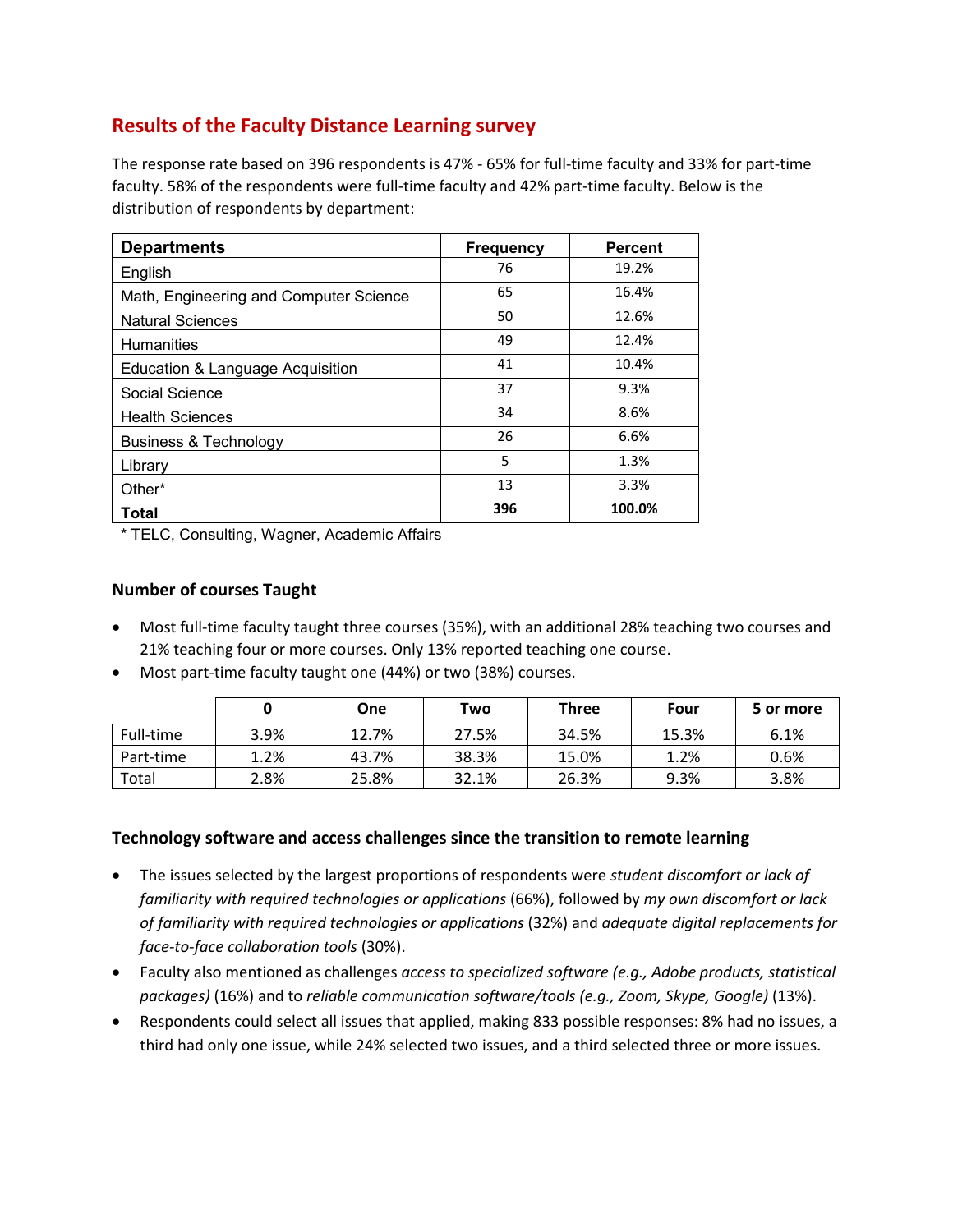

# **From observations as an instructor, proportion of students adapting to remote learning**

- Only 16% of the instructors indicated that over half of their students are struggling greatly with remote learning while 13% indicated they struggle moderately.
- On the other hand, 41% of the instructors indicated that over half of their students are adapting reasonably well and 30% believe that their students are adapting extremely well to remote learning.

# **More than 50%**

| Struggling a great deal with adapting<br>to remote learning | 16% |
|-------------------------------------------------------------|-----|
| Struggling somewhat with adapting to<br>remote learning     | 13% |
| Seem to be adapting reasonably well<br>to remote learning   | 41% |
| Seem to be adapting extremely well<br>to remote learning    |     |

# **Challenges in adapting course design and/or assignments to remote learning**

- The challenge most frequently cited with respect to adapting the course design or assignment to remote learning mentioned was *my personal preference is for face-to-face learning* (59%)
- About a third of the faculty also indicated that *students have not been adequately available / responsive* (38%), *course lessons or activities haven't translated well to a remote environment* (34%) and that they are *uncertain about how to best assess student learning in this environment* (32%).
- Additionally, fifth of the faculty also indicated that they have *limited knowledge of online course delivery options.*
- Respondents could select more than one challenge, making 882 possible responses: while 6% had no issues, about half had one (27%) or two (24%) challenges while over 40% selected three challenges or more.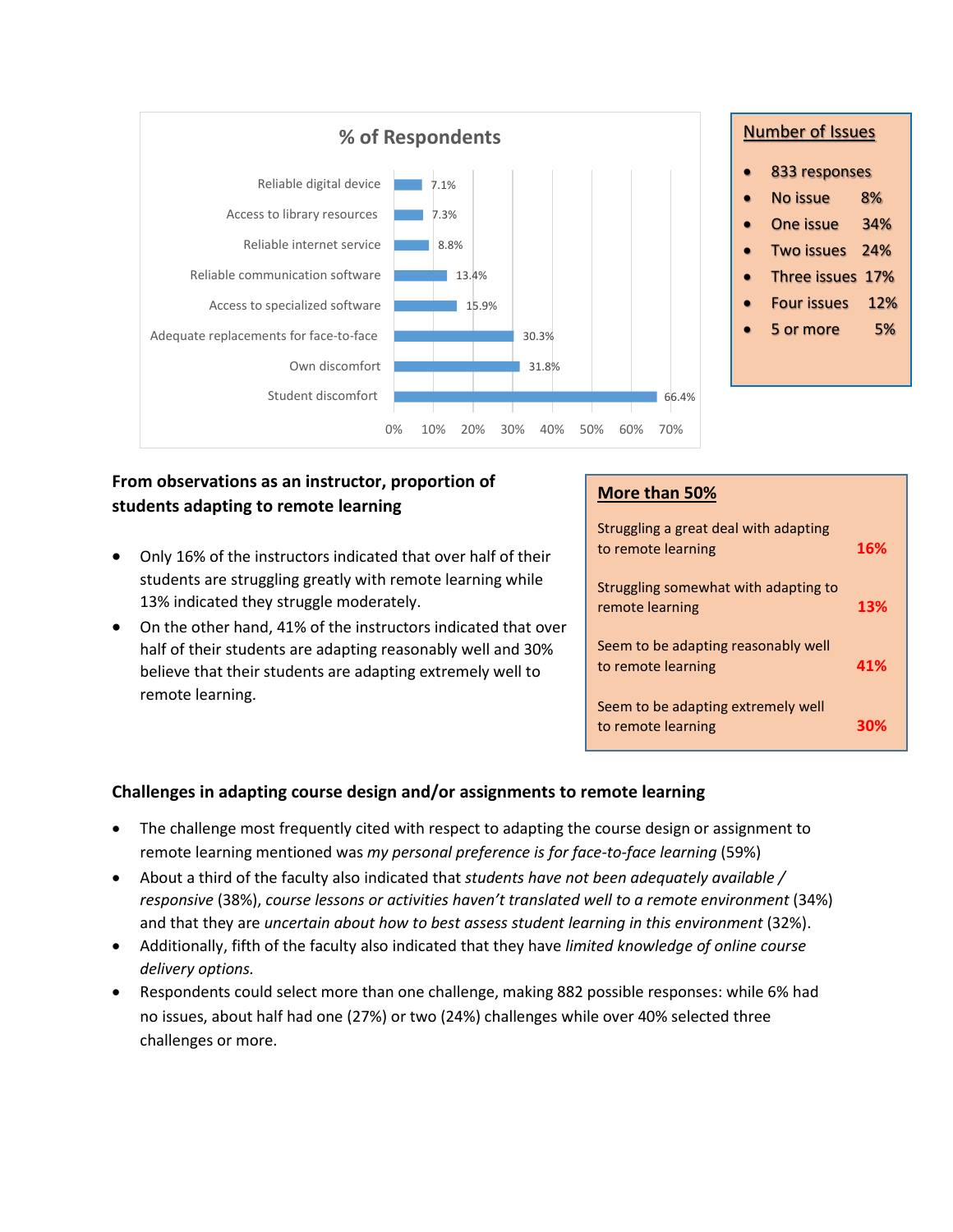

# **Biggest concerns with the transition to remote learning so far**

- Faculty biggest concern was *diminished student learning* (58%)
- About a third of the faculty were also concerned about *not being able to communicate with my students* (37%) and *security/privacy in proctoring online exams* (31%)
- About fifth of the faculty also expressed concern about *changes to grading structure* (24%) and evaluations of their teaching effectiveness (21%)
- Similarly to their responses to the other questions, 6% of the faculty appear to be confident about the transition to distance learning and did not select any of the concerns. Over half expressed one or two concerns (29% each) and more than a third had at least three concerns

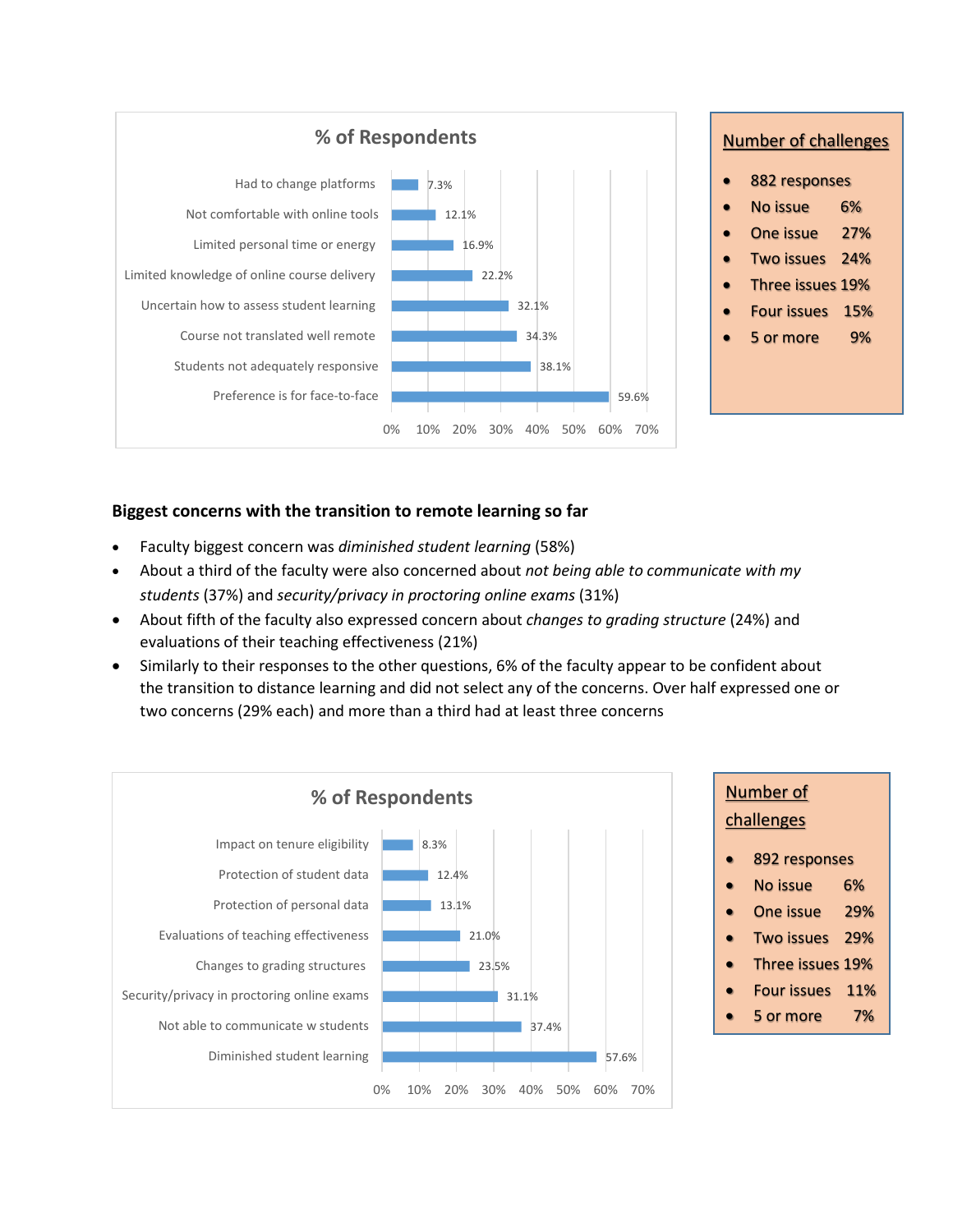# **Full-time Compared to Part-time Faculty**

Overall, the responses of full time and part-time faculty were similar - with a few notable exceptions where the differences between the two groups were at least 5 percentage points:

- *Technology software and access challenges since the transition to remote learning*
	- o More of the part-time faculty indicated that had issues with *adequate digital replacements for face-to-face collaboration tools* (9 percentage points difference)
- *From observations as an instructor, proportion of students with the following experience adapting to remote learning*
	- $\circ$  More of the part-time faculty indicated that at least half of their students are adapting extremely well to remote learning (38% vs. 23%).
- *Challenges in adapting course design and/or assignments to remote learning*
	- o More of the part-time faculty indicated that their *personal preference is for face-to-face learning* (10 percentage points difference)*.*
	- o More of the full-time faculty indicated that they have *limited personal time or energy to effectively adapt* (+9%), *course lessons or activities haven't translated well to a remote environment* (+6%), and that they *are uncertain about how to best assess student learning in this environment* (+5%).
- *Biggest concerns with the transition to remote learning*
	- o More of the part-time faculty compared to the full-time faculty were concerned about the evaluations of their teaching effectiveness (12 percentage points difference).
	- o More of the part-time faculty were concerned about online privacy, protection of their personal data  $(+6%)$ .
	- o Not surprisingly, fewer part-time faculty were concerned about tenure.
- *Number of issues, challenges or concerns*
	- o The figures for part-time and part-time faculty were similar.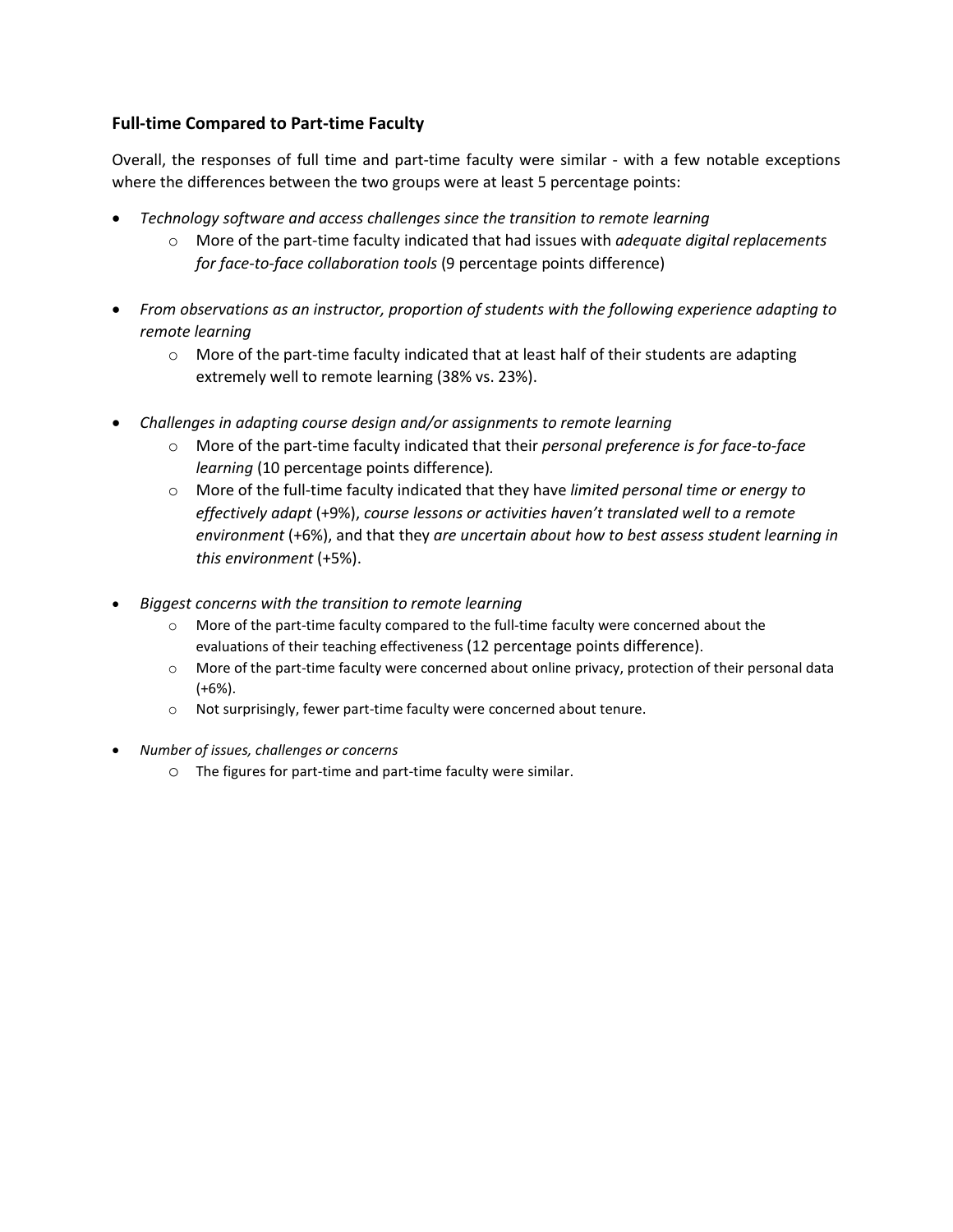# **Results of the Staff Distance Learning Survey**

The response rate - based on the 605 respondents is 32% - 63% for full-time staff and 13% for [art-time staff. 74% of the respondents were full-time staff and 26% part-time staff. Below is the distribution of respondents by divisions:

| <b>Division</b>                         | <b>Frequency</b> | Percent |
|-----------------------------------------|------------------|---------|
| <b>Academic Affairs</b>                 | 182              | 30.1%   |
| <b>Student Affairs</b>                  | 192              | 31.7%   |
| Administration                          | 80               | 13.2%   |
| <b>Adult Continuing Education - ACE</b> | 74               | 12.2%   |
| <b>Information Technology</b>           | 48               | 7.9%    |
| Institutional Advancement               | 29               | 4.8%    |
| Total                                   | 605              | 100.0%  |

### **Do you have all the supplies or services required in order to carry out your work remotely?**

• The vast majority of the respondents indicated they have all the supplies or services required to work remotely (82%).

The table below provide the information for 18% of the staff who indicated they do not have all the supplies or services required:

- o A quarter indicated they require a desktop or laptop and do not have remote access to their work computer. An additional 21% indicated they need communication equipment.
- $\circ$  "Other" supplies listed by several respondents were printer/scanner (n=8), a better or second monitor (n=4) and adequate office furniture (n=3).

|                                                                   | <b>Total Respondents</b> |         |
|-------------------------------------------------------------------|--------------------------|---------|
| Supplies required to carry work remotely                          | <b>Frequency</b>         | Percent |
| Laptop/desktop                                                    | 26                       | 24.5%   |
| Remote access to your work computer                               | 27                       | 25.5%   |
| Communication equipment (headset, microphone, camera)             | 22                       | 20.8%   |
| Access to a meeting/communication application (e.g., Zoom, Skype) | 13                       | 12.3%   |
| Access to internet/hotspot                                        | 11                       | 10.4%   |
| Other                                                             | 32                       | 30.2%   |
| <b>Total</b>                                                      | 106                      | 100.0%  |

# **Technical or scheduling challenges you have experienced working remotely**

- The challenge mentioned most frequently by staff members was *necessary adjustments to work goals and timelines* (31%), followed by *downloading/running my normal work-related software or application(s)* (24%) and *expectations for remote work hours and schedules* (22%).
- Close to a fifth of the respondents were also concerned with *lack of familiarity or comfort with using remote technologies/applications* (19%) and *Access to reliable internet service* (18%).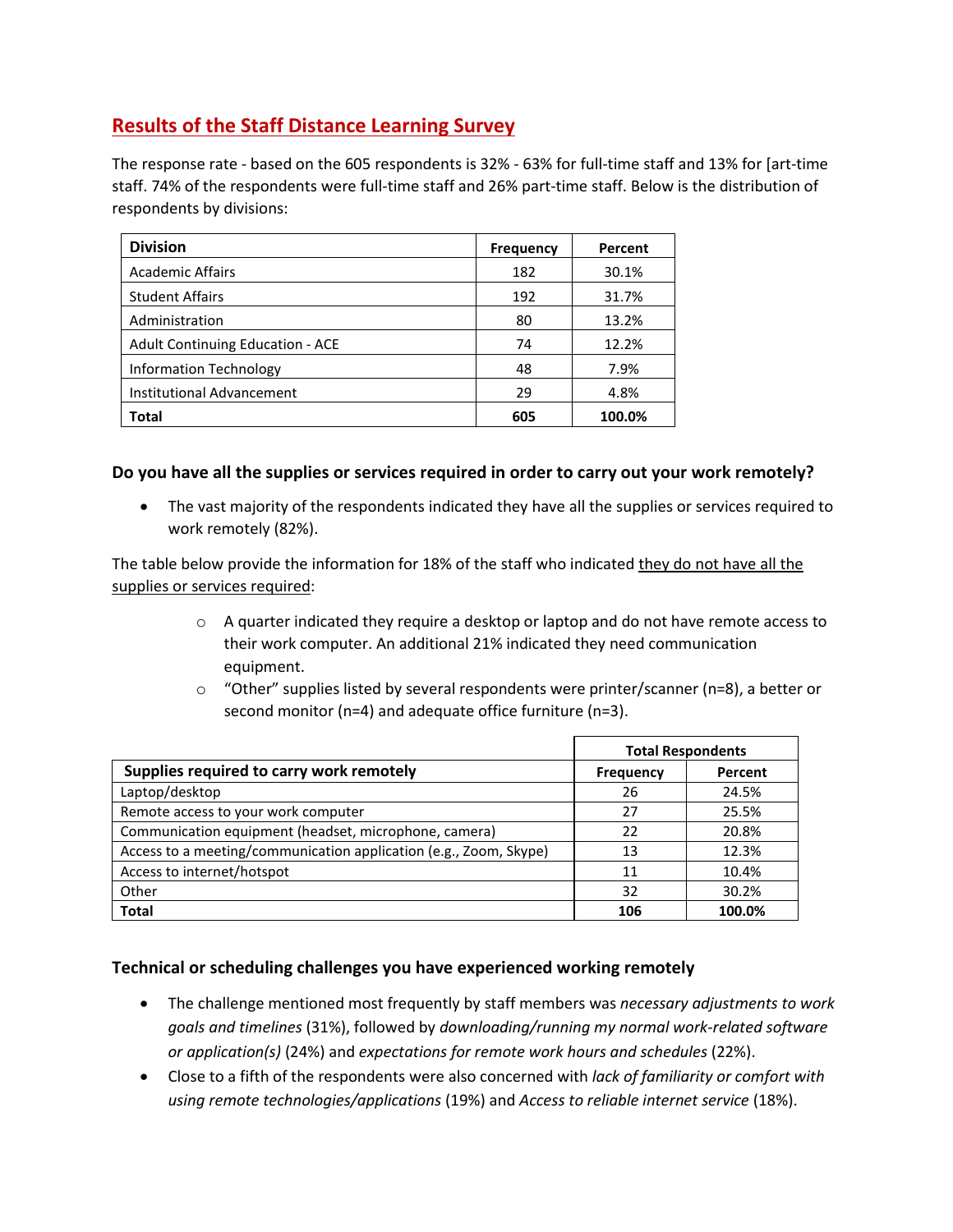• Over a quarter of the staff members did not select any of the technical or scheduling challenges listed, while a third experienced one issues and 42% more experienced two or more



# • 981 responses No issue 26% • One issue 32% • Two issues 18% • Three issues 12% • 4 or more 12%

#### **Maintain necessary connections with colleagues**

- The vast majority of respondents (97%) indicated they had the necessary connections with Colleagues.
- Respondents who did not have the necessary connections mainly specified better technological access and tools. Several said they were not sure what could help.

# **Full-time Compared to Part-time staff**

Overall, the responses of full time and part-time staff were similar, with a few notable exceptions where the differences between the two groups were at least 5 percent:

- Similar proportions of full-time and part-time staff indicated they have the supplies and services required for remote work (83% vs. 82%).
	- $\circ$  Considerably more of the full-time staff indicated they need remote access to their work computer (+16%).
	- o More pf the part-time staff indicated they need *communication equipment (headset, microphone, camera)* (+9%), *access to a meeting/communication application (e.g., Zoom, Skype)* (+7%) and *access to the internet* (+5%)
- Responses regarding *the technical or scheduling challenges experienced working remotely* were similar for full-time and part-time staff, with a few slight differences:
	- o More of the part-time staff did not have *access to a reliable device (laptop, mobile device)* (+7%), and *reliable internet services* (+5%).
	- o More full-time staff had difficulties with *Downloading/running my normal work-related software or application(s)* (+5%).
- The vast majority of both full-time and part-time staff (97%) indicated they maintained the necessary connections with their colleagues.